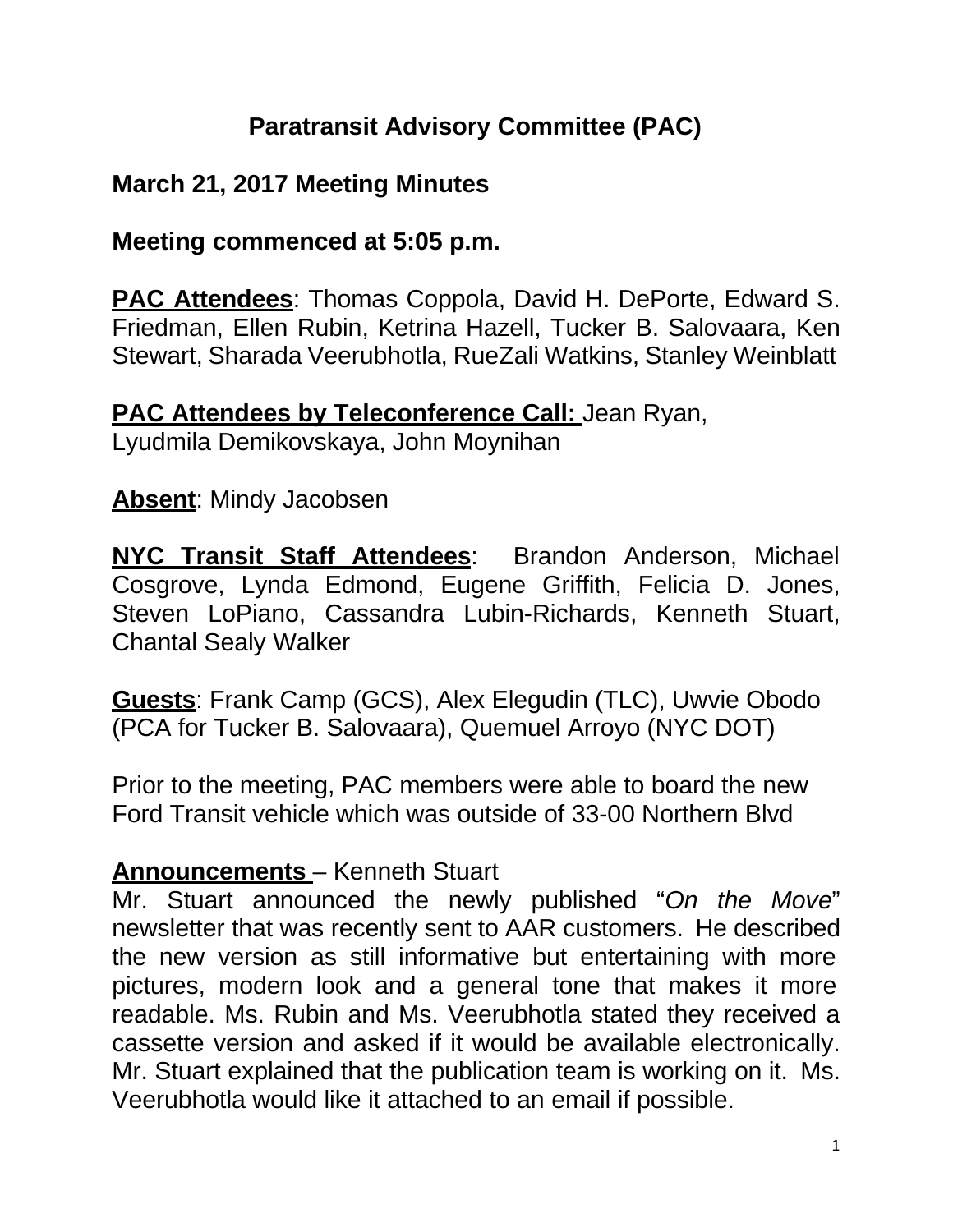Ms. Demikovskaya commented about an ADA regulation regarding pictures in publications. The blind are unable to see pictures, so therefore a description must be provided. Mr. Stuart explained that it applies to publications deemed essential (e.g. Guide to AAR Service, AAR application) and since "*On the Move*" is not considered one, that particular regulation does not apply. However, he stated that "*On the Move*" is intended to be customer friendly and AAR will see what can be done about adding descriptions. Feedback about this and other AAR publications may be sent to Shirley Teran-Marty.

Mr. Stewart mentioned that he had not yet received a copy of the publication. Mr. Stuart informed him that about 150,000 copies were mailed out, but not all on the same day so he should receive his soon.

# **Introductions** – David H. DePorte, PAC Chair

Mr. DePorte informed the committee that some PAC members will participate in the meeting by phone. He reminded PAC members of housekeeping rules including to raise hands if they had comments or questions. Mr. DePorte explained to PAC members that this committee is not for the purpose of discussing their detailed experiences on Access-A-Ride and, if needed, to file a formal complaint through the AAR Comment Line; PAC Liaison Ms. Teran-Marty will handle these issues.

**I.** Approval of Minutes – David H. DePorte, PAC Chair Mr. DePorte called for approval of the January 17, 2017 minutes and asked if PAC members had any comments, questions or revisions. Mr. Friedman stated that at the last PAC meeting, former PAC member Ms. Ragozino had suggested the meetings be

# recorded and her suggestion was not documented in the January minutes. After brief discussion, Mr. Stuart replied that it will be added.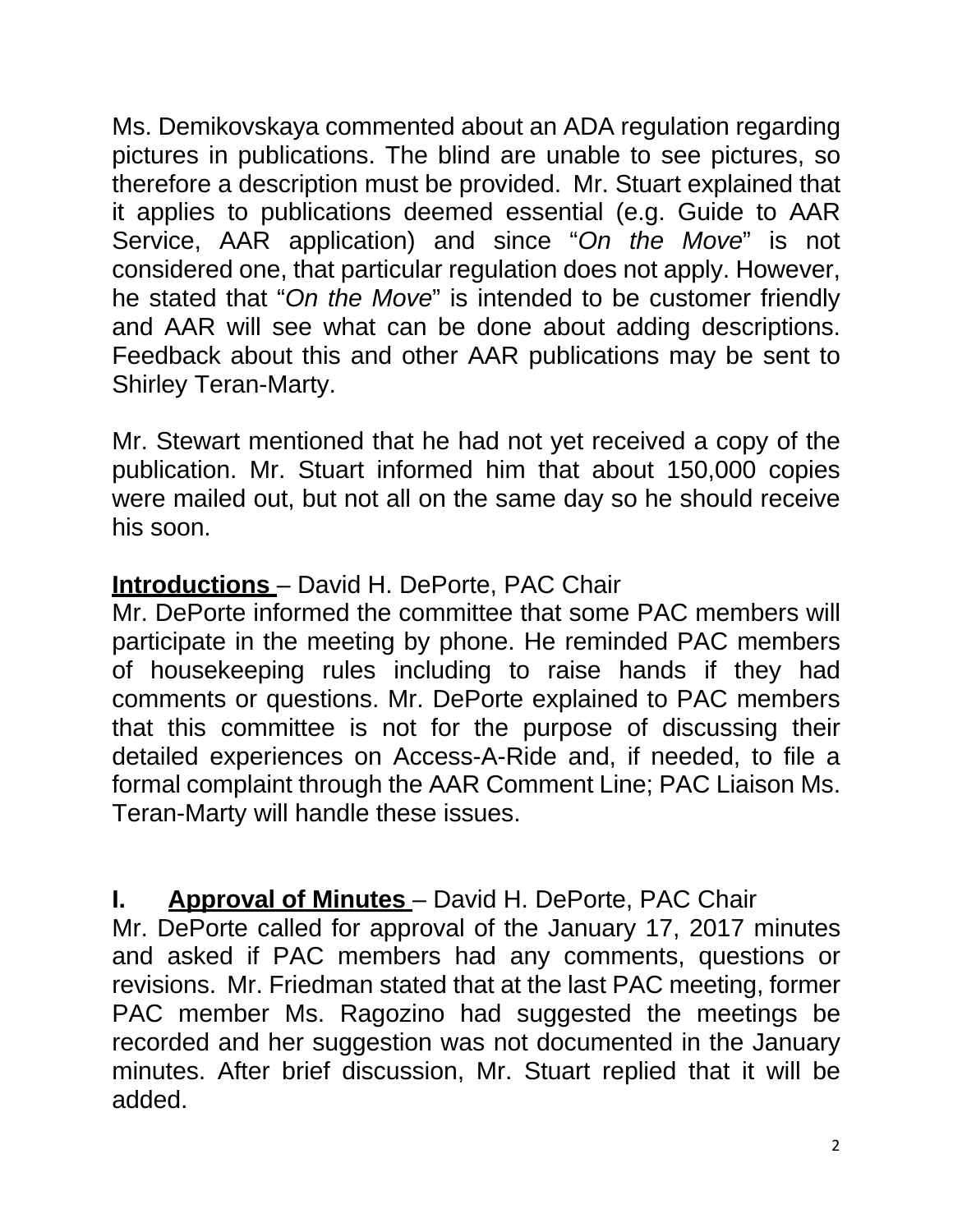**II.** AAR Service Report – Vice President Steve LoPiano As requested by the PAC, VP LoPiano provided a summary of the Paratransit Report.

Registrants increased 2.2% comparing 144,692 registrants in December 2015 to 147,847 registrants December 2016.

Trips requested decreased 1.7% comparing 657,662 Trips Requested in December 2015 to 646,164 Trips Requested in December 2016.

Early Cancellations increased 6.6% comparing 85,142 Early Cancellations in December 2015 to 90,761 Early Cancellations in December 2016.

Trips Scheduled decreased 3.0% comparing 567,491 Trips Scheduled in December 2015 to 550,334 Trips Scheduled in December 2016.

Trips Completed decreased 3.3% comparing 537,360 Trips Completed in December 2015 to 519,664 Trips Completed in December 2016.

Customer No-Shows decreased 5.5% comparing 9,557 Customer No-Shows in December 2015 to 9,034 Customer No-Shows in December 2016.

Carrier No-Shows decreased 53.0% comparing 1,454 Carrier No-Shows in December 2015 to 683 Carrier No-Shows in December 2016.

Total No-Shows decreased 13.8% comparing 14,098 Total No-Shows in December 2015 to 12,148 Total No-Shows in December 2016.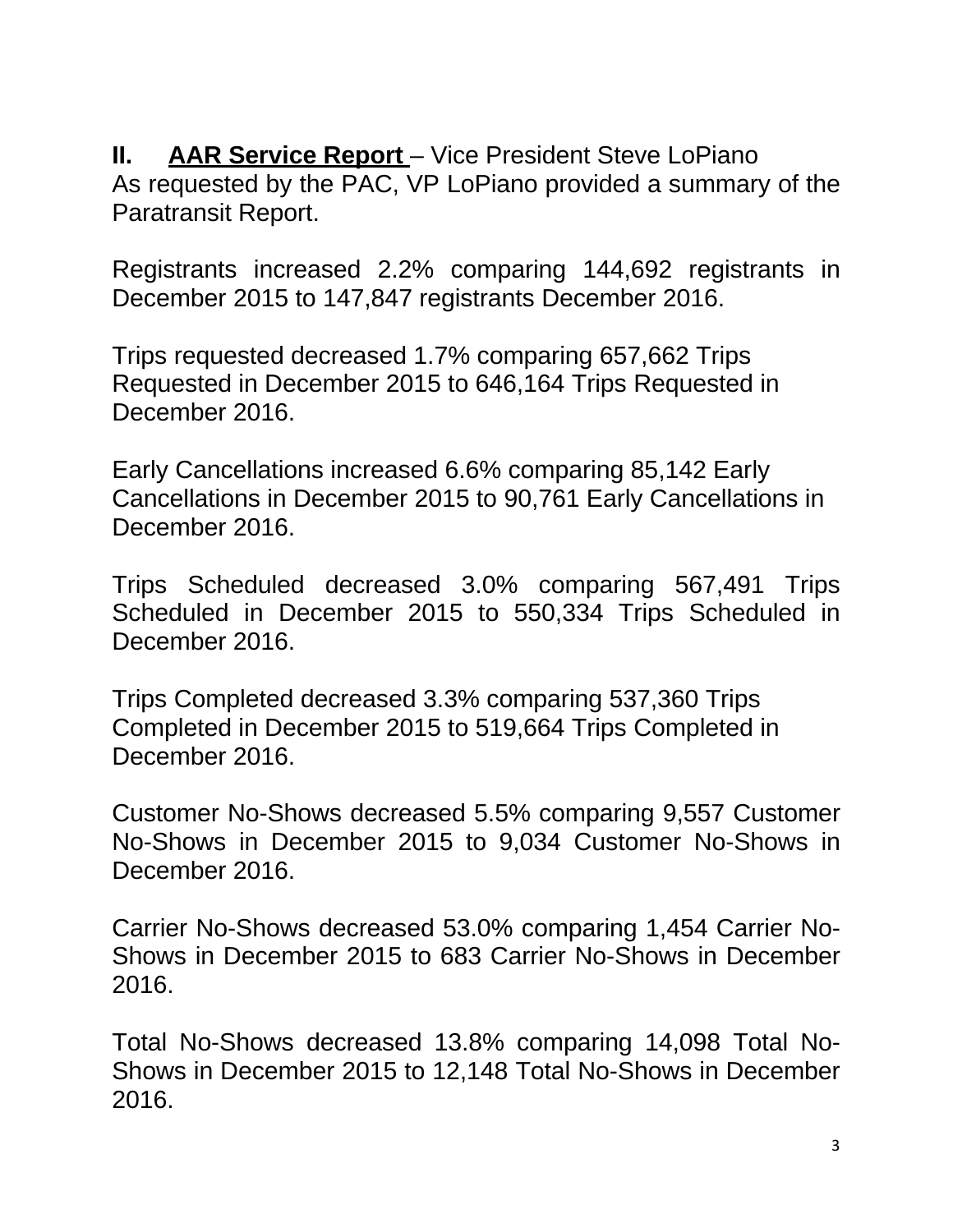On Time Performance increased 1.1% comparing 90.7% On Time Performance in December 2015 to 91.8% On Time Performance in December 2016.

Appointments On Time increased 2.0% comparing 85.0% in December 2015 to 87.0% in December 2016.

Late Trips by Carrier decreased 23.3% comparing 37,409 Late Trips by Carrier in December 2015 to 28,684 Late Trips by Carrier in December 2016.

Complaints decreased 0.7% comparing 2,612 complaints in December 2015 to 2593 complaints in December 2016.

There was a 1.8% increase in complaints per 1,000 completed trips comparing 4.90 in December 2015 to 4.99 in December 2016.

Commendations increased 36.1% comparing 507 Commendations in December 2015 to 690 Commendations in December 2016.

Total Boardings decreased 2.5% comparing 746,994 Total Boardings in December 2015 to 728,044 Total Boardings in December 2016.

#### **PAC Comments**

Mr. Stewart commented that the AAR service report was informative and the figures are very encouraging. VP LoPiano credited this to the hard work and improvements of the Paratransit team including the Broker team headed by Eugene Griffith. Mr. Arroyo wanted to know what operational changes were responsible for the improvements. VP LoPiano explained that several changes have been made including:

• Modifications to ride times so customers are not picked up excessively early on appointment trips.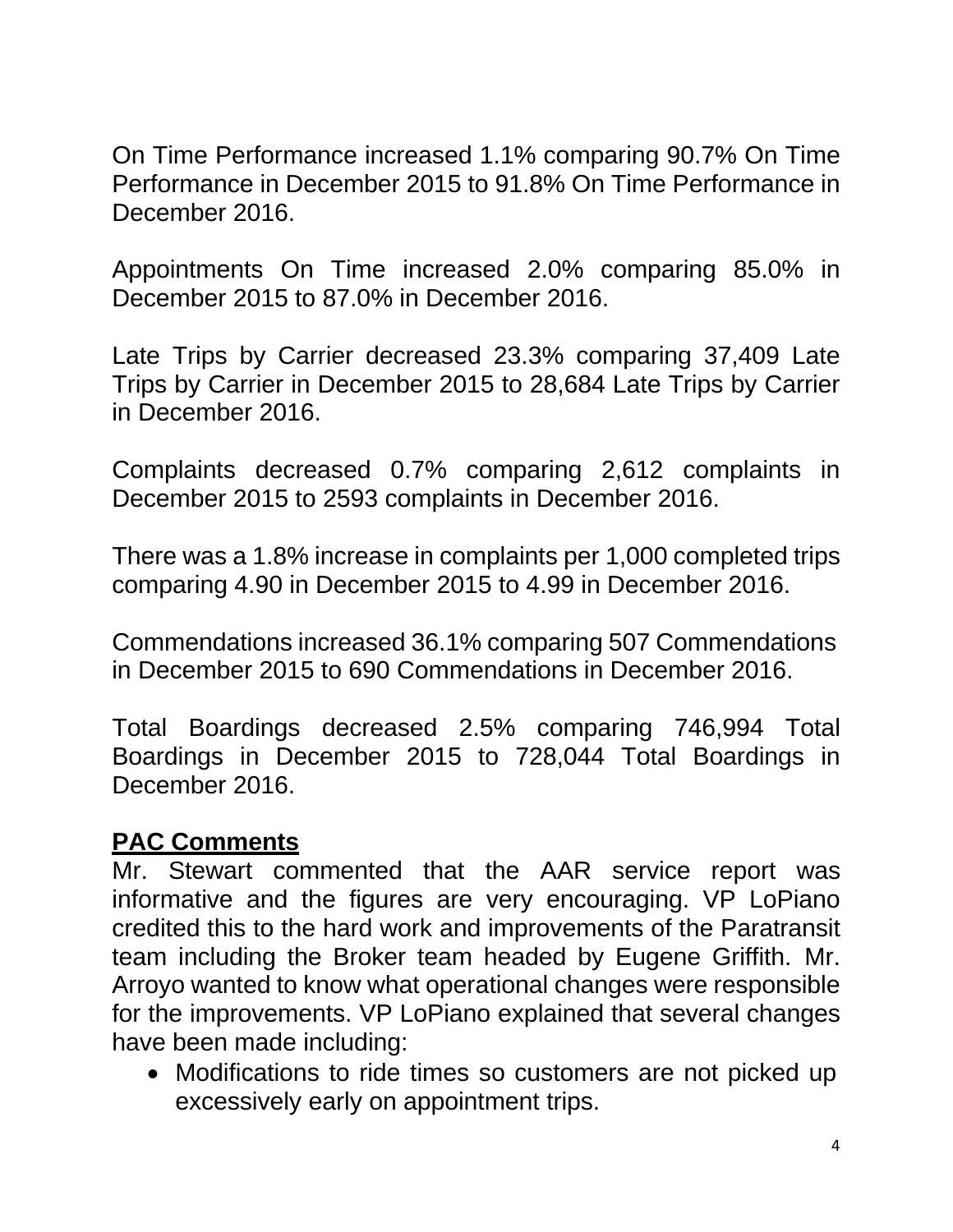- Adjustments were made to speed restrictions so that better on-time performance is provided.
- Providers are encouraged to "turn back" trips to the AAR Command Center in a timely fashion if unable to satisfactorily handle them.

There has been a lot of progress and customers are having better experiences.

# **Discussion of the Ford Transit vehicle**

Mr. DePorte opened discussion of the new vehicle. Mr. Weinblatt commented that when entering through the steps, someone is likely to hit their head due to low clearance. Mr. Weinblatt continued by saying he does not like a front lift because he would need to be backed into the vehicle, which is not easy for him or the driver. He also stated that the vehicle is very narrow.

Mr. Salovaara commented that it was difficult to get around with wheelchairs inside because it was narrow. Ms. Watkins mentioned she liked the vehicle, but it is narrow. Turning around is tricky so you would have to back onto the lift.

Mr. DePorte was not in favor of the vehicle. He liked the seat cushions and stated they were comfortable. However, he still did not like the vehicle height when using the steps. Mr. DePorte stated that there is a gap along the side of the vehicle and chair which he didn't understand. Ms. Veerubhotla stated he may be referring to a wheel well.

Ms. Rubin commented that she did not have a chance to board, but did hear from others that if you are ambulatory you can hit your head while entering.

Mr. Coppola commented on the narrowness of the vehicle and it was difficult to negotiate past a wheelchair to get off. He also mentioned that typically when the lift is up he uses it as support to get by, but stated there is no railing to hold onto in this vehicle. One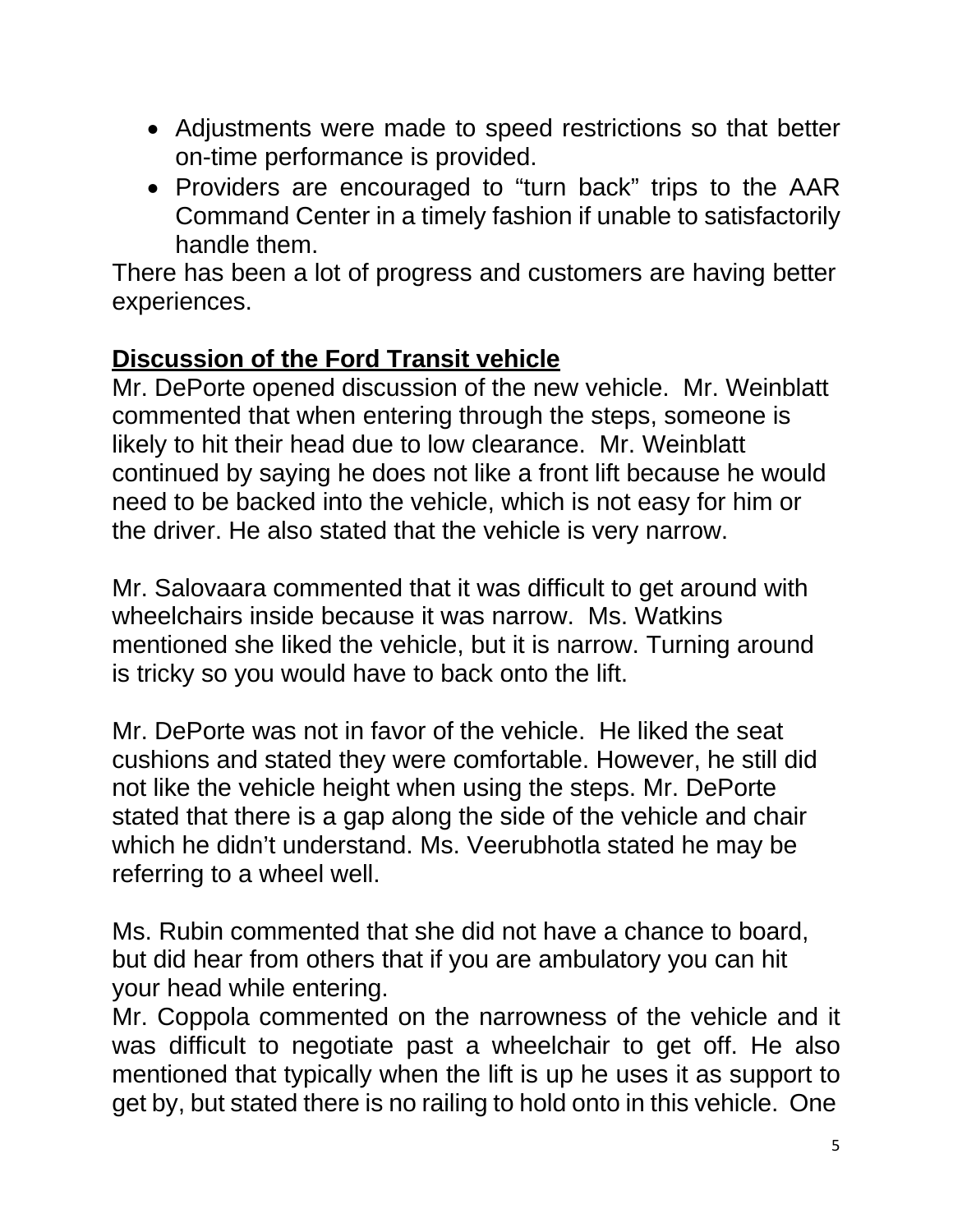would have to hold the mechanism when using the lift and it didn't feel safe. He did not like that the windows didn't open and commented there was no emergency exit. The overhead handrail should be on the other side.

Ms. Stewart agreed with comments about the low head room and nothing to hold on to. He did find the seats comfortable and likes the positon in terms of the wall because it gives more clearance for getting around the wheel wells.

Ms. Watkins commented that she liked the vehicle and feels her expectations and experiences might be influenced by riding in minivans. She stated that people will love this van because it's hard to deal with the seats in the minivans. She noted that it is very important to discuss the issue of no emergency exit.

Mr. DePorte wanted clarification as to what Ms. Watkins was referring to as a minivan. It was confirmed that she was referring to the MV-1's. Mr. DePorte stated that so far the comments have not been very favorable, however he greatly appreciated the opportunity to test the vehicle.

Mr. Stuart clarified the exit features of the Ford Transit vehicle. He explained that besides using the lift or front door, customers can exit through the rear door which is the emergency exit. He stated that this vehicle was approved by the New York City Department of Transportation (NYSDOT) and complies with their safety regulations.

VP LoPiano stated to the PAC members that he really appreciated their comments which will be brought back to the manufacturer. He also stated that AAR will continue to scour the market to see what's out there and to have more vehicles brought in to test.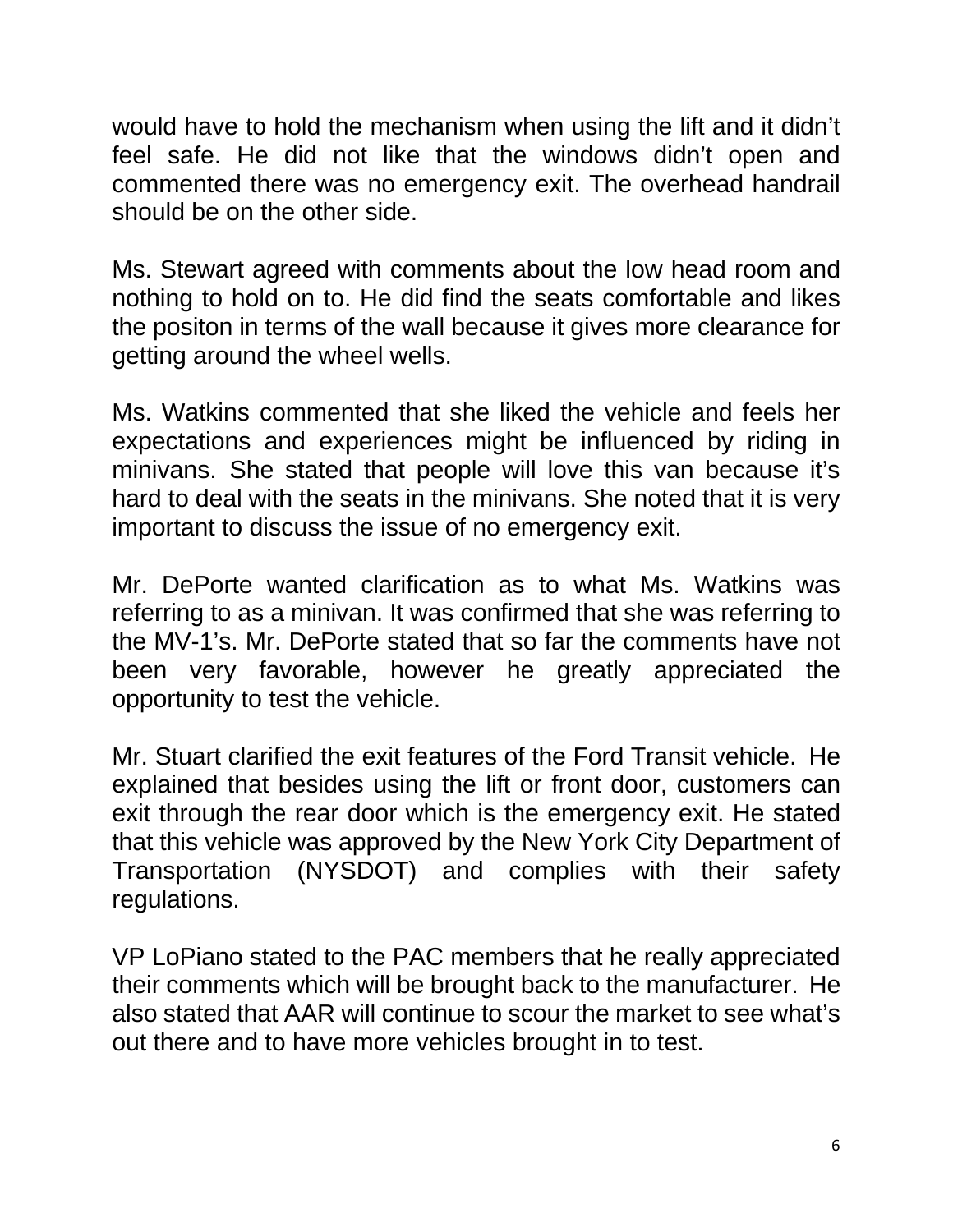Ms. Ryan stated that she was unable to try the vehicle and asked for a description. Mr. Stuart provided a brief description to help Ms. Ryan have a better understanding; Ms. Ryan thanked him.

Ms. Veerubhotla wanted to know if certain factors will be taken into consideration when scheduling. For instance, will it be part of scheduling that only certain customers will use this vehicle? Mr. LoPiano responded that it is very difficult to schedule certain vehicles for individuals. However, comments and concerns will be reviewed before the vehicle is considered for further purchases.

Ms. Watkins inquired if the vehicle was just to look at or will it be tried in the city. VP LoPiano stated that the vehicle will be tested in service. In addition to obtaining feedback from customers, it needs to be road tested for its operability, ride performance and maintenance.

**III.** Paratransit Topic – Ken Stuart: Description of the Customer Relations Unit including the complaint process

Mr. Stuart explained that Paratransit Customer Relations is comprised of several groups and provided details about each as summarized below.

## **Reservations**

One of the Customer Relations groups is Reservations which is the first point of contact for most people when they book a trip. It is headed by Patricia Ibarguen and, in years past, took only reservations. However, there has been much cross-training so almost all associates are now capable of handling both reservations and same-day issues. Reservations alone total 10,000 to 15,000 calls each day. Mr. Stuart introduced Mr. Frank Camp of Global Contact Service (GCS) who discussed staffing, stating there is currently a total of 684 Customer Service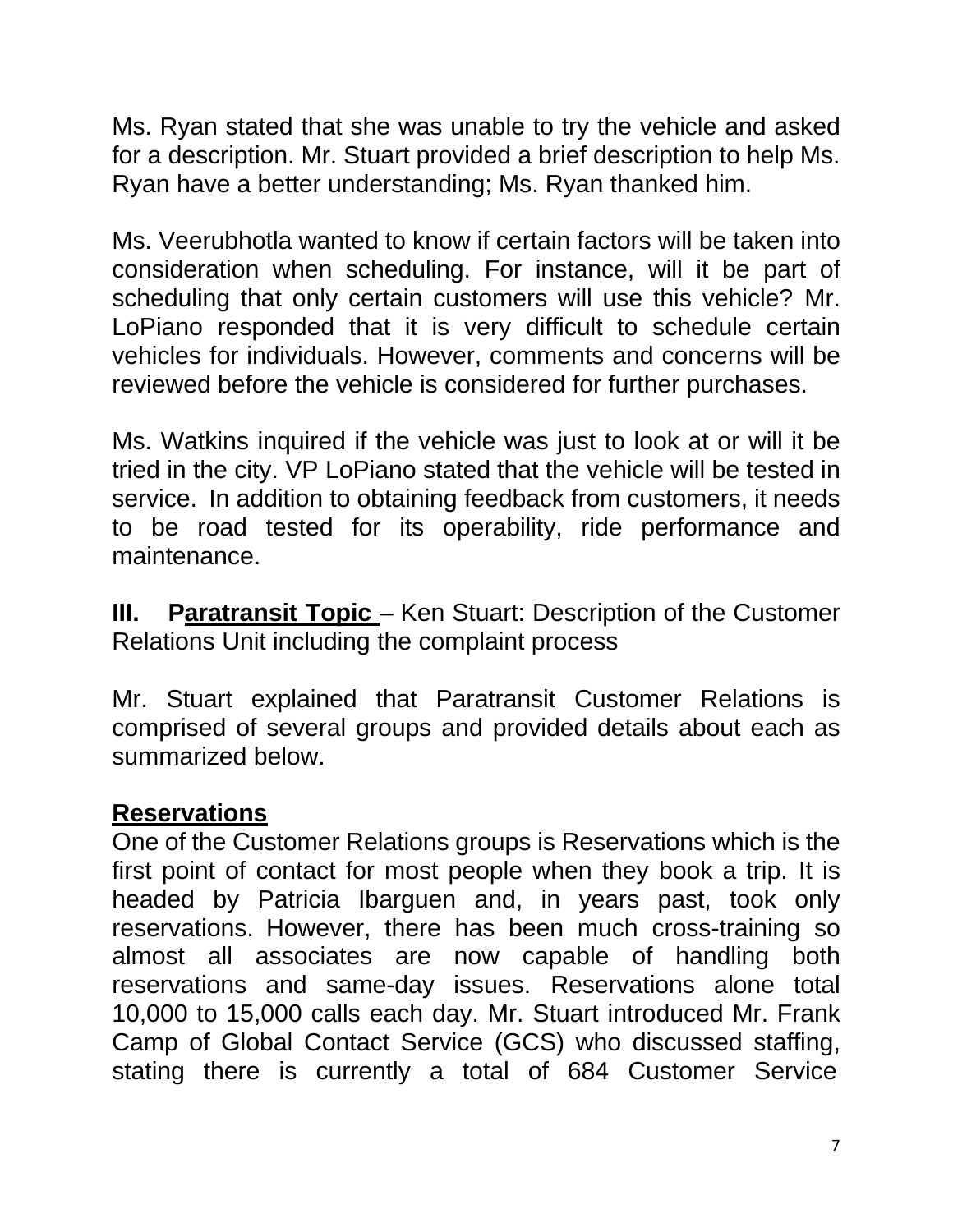Representatives (CSR) with about 500 associates scheduled on the busiest days, Tuesday and Wednesday.

# **Publications**

Publications include printed material related to Paratransit and those aspects of the MTA.info website concerning Accessibility and Access-A-Ride. The Guide to Access-A-Ride Service is considered an essential publication for Paratransit customers/applicants and is an excellent reference guide providing information about Access-A-Ride service.

Forms such as the AAR application and related materials are also considered essential. The "*On The Move"* newsletter that was recently distributed will have two to three mailings per year. Donna Fredericksen is currently handling publications and is the liaison to our Corporate Communications team that helps with design and printing publications and the website.

# **Outreach**

The outreach effort encompasses presentations to the community (e.g. Borough President events, Community Boards, senior centers, dialysis centers) and Travel Training. Meetings range from simple presentations of information to detailed discussions of service. Donna Fredericksen and Shirley Teran-Marty lead the presentations and Michael Levy oversees the Travel Training program. In this program, AAR customers receive instructions on how to use the fixed-route system that gives them more mobility and flexibility.

# **Customer Communications**

The group is directed by Lynda Edmond and has a staff of 9 full-time individuals. The stated mission is to respond in an appropriate and timely manner to the comments and concerns from customers about AAR service. Customers may register a complaint, commendation or other comments through our AAR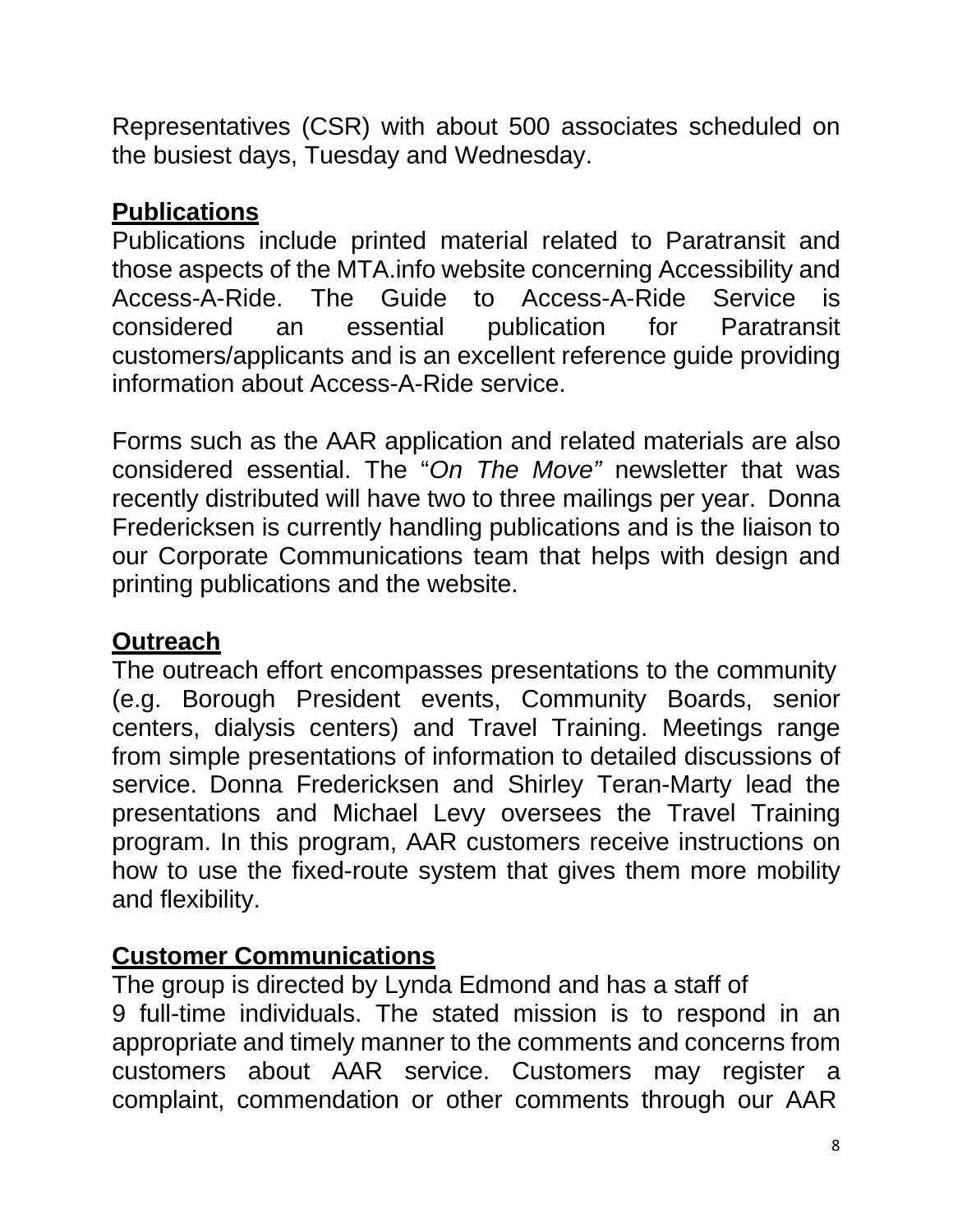Comment Line, land mail or the MTA.info website. The Comment Line is directed by Felicia Jones and is open Monday through Friday from 9am-5pm; and approximately 80-85% of all comments come in through this channel.

Ms. Edmond of Customer Communications explained how complaints are received, assigned and investigated. Customers may receive a telephone call or letter from a staff member informing them that their concern is being handled.

Mr. Stuart stated 15% to 20% of all of the comments that come in are commendations, usually about drivers but sometimes staff. He also mentioned the three most common complaints are vehicle noshows, late pickups and driver issues.

Mr. Salovaara asked what the percentages are for complaints being resolved. Mr. Stuart replied that we respond to 100% of the complaints. The timeliness of the response could be anywhere from a couple of days to about four to five weeks. VP LoPiano added that if sufficient information is provided, the complaint gets resolved fairly quickly. Sometimes there is not enough information and we are unable to follow through.

Mr. Coppola asked about what is being done to improve Broker service or vouchers especially in Staten Island. Mr. Griffith, the Director of Broker Services, explained how they reach out to customers the day after their trip and ask about their service: was it on time, was the operator courteous and competent, and about the condition of the vehicle. Mr. Griffith explained they conduct mystery rides to check on safety, customer service and the condition of the vehicles.

VP LoPiano added that no matter what type of vehicle or AAR service you use, all complaints are investigated. Mr. Coppola asked how we handle unsubstantiated claims. VP LoPiano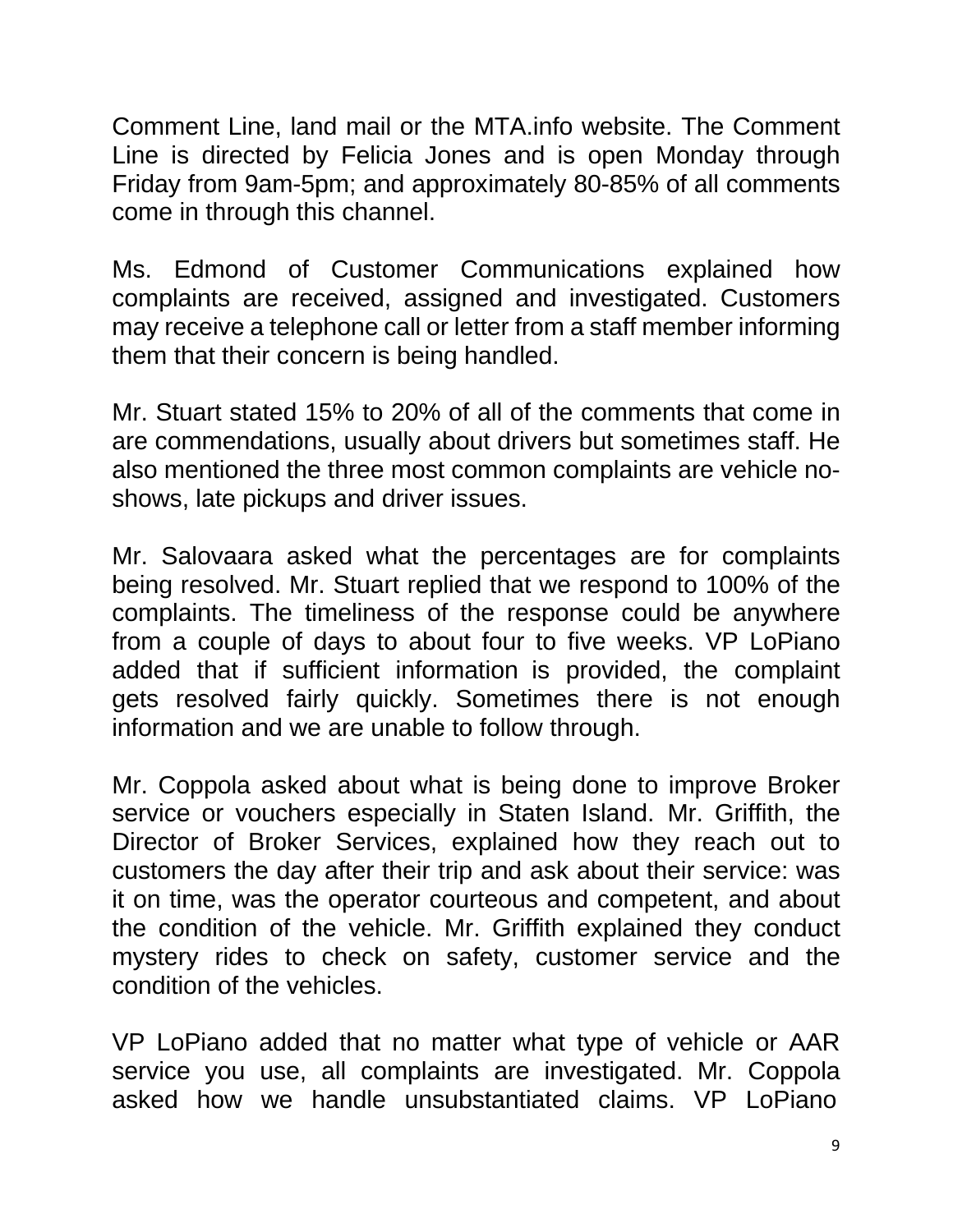explained that GPS helps us investigate claims and we also get statements from those involved.

Ms. Watkins had a comment about the letters that we send to customers. She stated that they are very often vague and suggested that in the response letter we should include bullets of what the customers actually said. Ms. Edmond responded that depending upon the circumstances some letters sent are more perfunctory in nature and others go deeper into the details of the complaint. She acknowledged understanding Ms. Watkins' request for bullet points on the letters.

Mr. Stewart asked what is the most efficient way to call in a complaint. Mr. Stuart explained having the customer's ID number, date and time traveled or Trip ID (nine digit number) helps.

Before addressing the PAC topic, Mr. Stuart moved on to address Mr. Friedman's request about having a transcript or an audio recording of the PAC meetings. Mr. Stuart explained the PAC is an advisory committee and not a regulatory body and/or public hearing. The purpose of our minutes is to lay out what was discussed and not word-for-word transcript. Our minutes are publicly available on our website. We review the minutes on the Paratransit side and all of the committee members review them and may make comments. In terms of transparency and vetting, every member of the committee has the opportunity to read what's there. If they feel it's incomplete or inaccurate, modifications are requested and made. Mr. Friedman thanked Mr. Stuart for his comments and stated that he respectfully disagrees with his response and the Paratransit point of view.

#### **IV. PAC Topic – PAC Membership**

Mr. DePorte asked for a show of hands for people who wanted to comment on PAC membership. Mr. Friedman commented that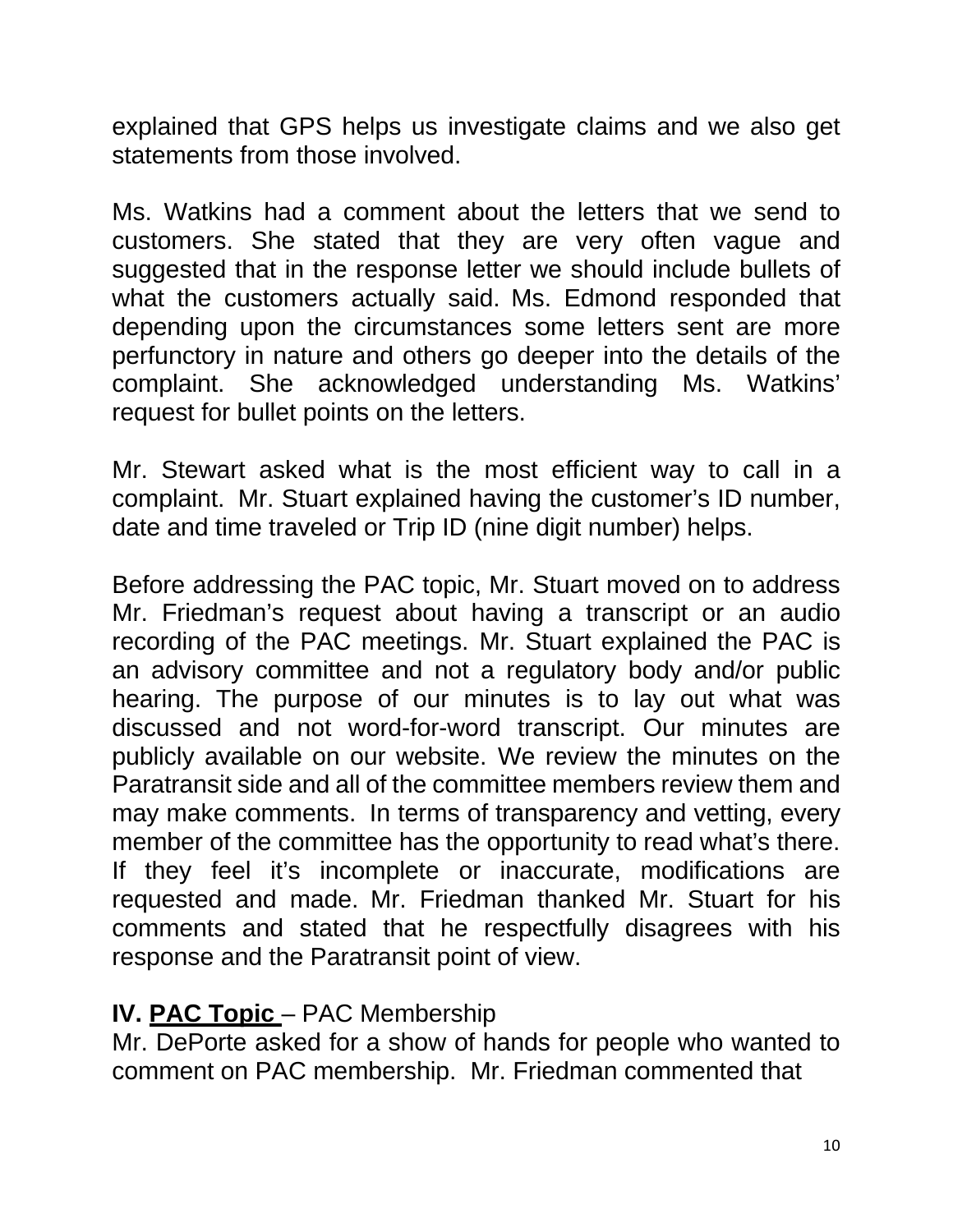Ms. Ragozino was no longer with the PAC and wanted background on that decision. Mr. Stuart replied by explaining the PAC guidelines and that she is not an AAR customer nor a member of a disability organization. Her relationship with United Cerebral Palsy (UCP) had ended and at that time she resigned from the PAC.

Mr. Friedman stated that her leaving was not discussed among the PAC members. Mr. Stuart explained that this situation is different from removing someone due to attendance or lack of performance or not contributing. Ms. Ragozino currently does not meet the standards to be on the PAC.

Mr. Stuart stated there is a vacancy and we are in the process of reaching out to different organizations. Resumes will be distributed to the selection committee once the interview process begins.

Ms. Watkins wanted to know about the PAC guidelines and how she can attain them. Mr. Stuart replied that it is available on our website, MTA.info.

Mr. DePorte stated there are other membership issues to discuss and we can review these at the next meeting. PAC members should let him know if they want it on the Agenda for the May meeting.

#### **Discussions and Member Feedback There was no additional discussion and member feedback.**

# **V. New/Old Business**

There was limited time to discuss new/old business and Mr. DePorte asked if anyone had ideas for the next PAC topic. Ms. Watkins suggested discussing emergency procedures when there has been an accident at night and people with severe disabilities are waiting for another vehicle to pick them up. Mr. DePorte will put it down on his list.